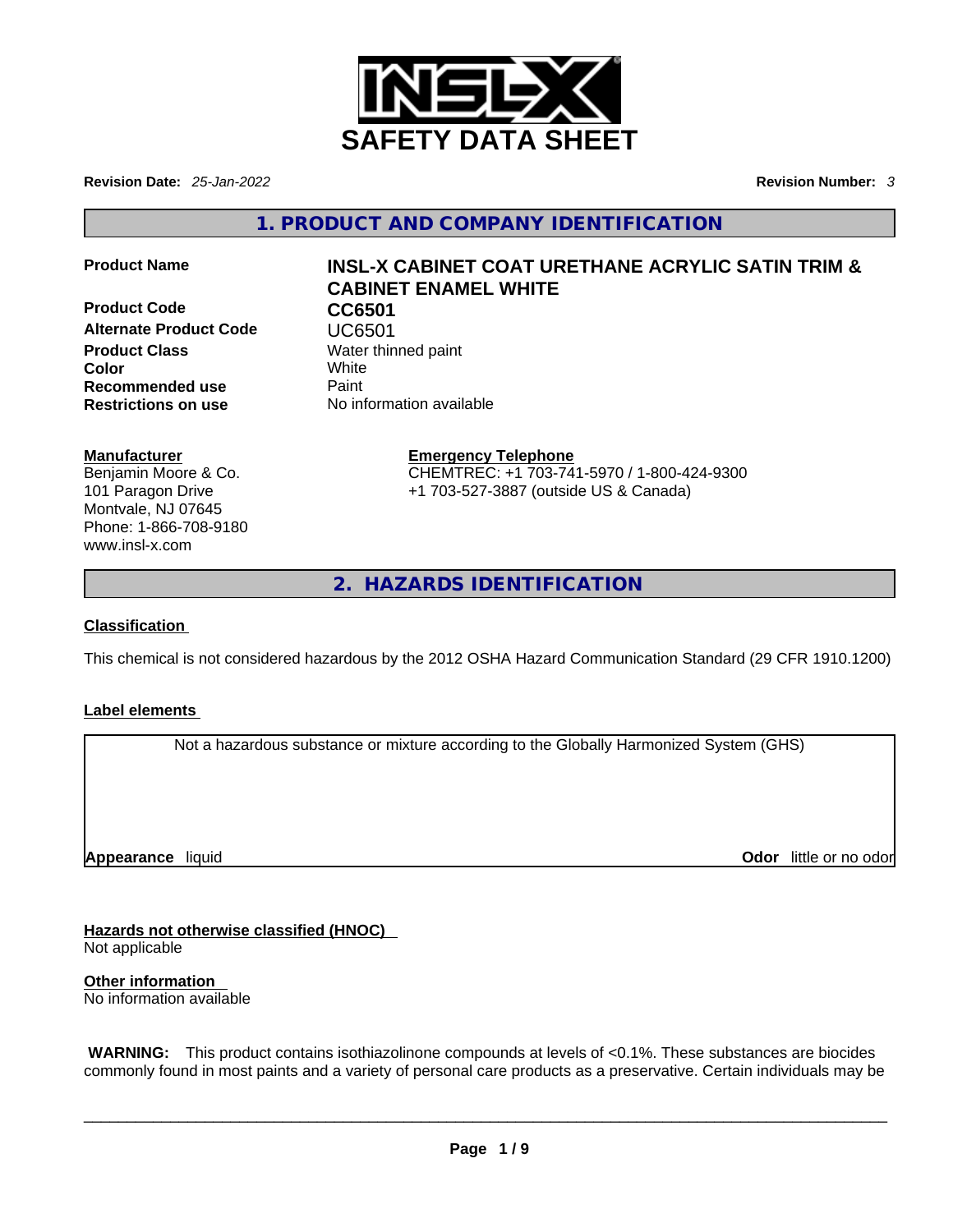sensitive or allergic to these substances, even at low levels.

# **3. COMPOSITION INFORMATION ON COMPONENTS**

| Chemical<br>' name  | <b>CAS No.</b>         | Weight-%             |
|---------------------|------------------------|----------------------|
| Titanium<br>dioxide | $03 - 67 - 7$<br>13463 | 20<br>$\Omega$<br>تت |
| Nepheline svenite   | 244-96-1               |                      |

|                                                  | 4. FIRST AID MEASURES                                                                                    |
|--------------------------------------------------|----------------------------------------------------------------------------------------------------------|
| <b>General Advice</b>                            | No hazards which require special first aid measures.                                                     |
| <b>Eye Contact</b>                               | Rinse thoroughly with plenty of water for at least 15 minutes and consult a<br>physician.                |
| <b>Skin Contact</b>                              | Wash off immediately with soap and plenty of water while removing all<br>contaminated clothes and shoes. |
| <b>Inhalation</b>                                | Move to fresh air. If symptoms persist, call a physician.                                                |
| Ingestion                                        | Clean mouth with water and afterwards drink plenty of water. Consult a physician<br>if necessary.        |
| <b>Most Important</b><br><b>Symptoms/Effects</b> | None known.                                                                                              |
| <b>Notes To Physician</b>                        | Treat symptomatically.                                                                                   |

**5. FIRE-FIGHTING MEASURES** 

| <b>Suitable Extinguishing Media</b>                                              | Use extinguishing measures that are appropriate to local<br>circumstances and the surrounding environment.                                   |
|----------------------------------------------------------------------------------|----------------------------------------------------------------------------------------------------------------------------------------------|
| Protective equipment and precautions for firefighters                            | As in any fire, wear self-contained breathing apparatus<br>pressure-demand, MSHA/NIOSH (approved or equivalent)<br>and full protective gear. |
| <b>Specific Hazards Arising From The Chemical</b>                                | Closed containers may rupture if exposed to fire or<br>extreme heat.                                                                         |
| Sensitivity to mechanical impact                                                 | No.                                                                                                                                          |
| Sensitivity to static discharge                                                  | No.                                                                                                                                          |
| <b>Flash Point Data</b><br>Flash point (°F)<br>Flash Point (°C)<br><b>Method</b> | Not applicable<br>Not applicable<br>Not applicable                                                                                           |
| <b>Flammability Limits In Air</b>                                                |                                                                                                                                              |
|                                                                                  |                                                                                                                                              |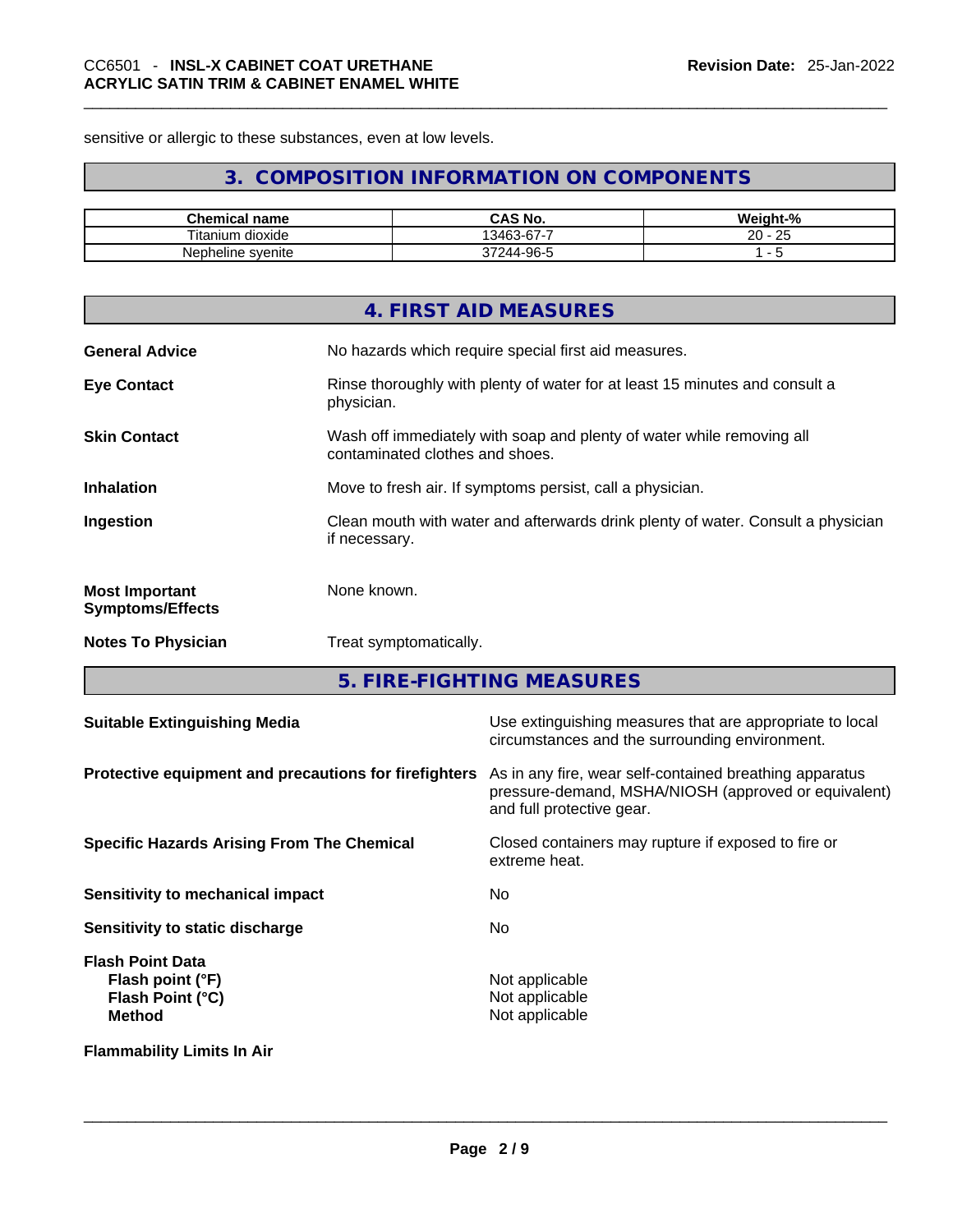# **Lower flammability limit:** Not applicable **Upper flammability limit:** Not applicable **NFPA Health:** 1 **Flammability:** 0 **Instability:** 0 **Special:** Not Applicable **NFPA Legend**

- 0 Not Hazardous
- 1 Slightly
- 2 Moderate
- 3 High
- 4 Severe

*The ratings assigned are only suggested ratings, the contractor/employer has ultimate responsibilities for NFPA ratings where this system is used.* 

*Additional information regarding the NFPA rating system is available from the National Fire Protection Agency (NFPA) at www.nfpa.org.* 

# **6. ACCIDENTAL RELEASE MEASURES**

| <b>Personal Precautions</b>      | Avoid contact with skin, eyes and clothing. Ensure adequate ventilation.                                                                                                         |  |  |
|----------------------------------|----------------------------------------------------------------------------------------------------------------------------------------------------------------------------------|--|--|
| <b>Other Information</b>         | Prevent further leakage or spillage if safe to do so.                                                                                                                            |  |  |
| <b>Environmental precautions</b> | See Section 12 for additional Ecological Information.                                                                                                                            |  |  |
| <b>Methods for Cleaning Up</b>   | Soak up with inert absorbent material. Sweep up and shovel into suitable<br>containers for disposal.                                                                             |  |  |
|                                  | 7. HANDLING AND STORAGE                                                                                                                                                          |  |  |
| <b>Handling</b>                  | Avoid contact with skin, eyes and clothing. Avoid breathing vapors, spray mists or<br>sanding dust. In case of insufficient ventilation, wear suitable respiratory<br>equipment. |  |  |
| <b>Storage</b>                   | Keep container tightly closed. Keep out of the reach of children.                                                                                                                |  |  |
| <b>Incompatible Materials</b>    | No information available                                                                                                                                                         |  |  |

# **8. EXPOSURE CONTROLS/PERSONAL PROTECTION**

#### **Exposure Limits**

| $\sim$ $\sim$ $\sim$ $\sim$ $\sim$<br>$\blacksquare$<br>⊾ne<br>ш<br>панк | .GIP                | <b>DE</b><br>$\mathbf{r}$<br>--<br>-- |
|--------------------------------------------------------------------------|---------------------|---------------------------------------|
| --<br>dioxide<br>⊺ıtanıum                                                | TWA<br>.na/m<br>. . | $m \sim \mu$<br>n r<br>. . 0/ F<br>.  |

#### **Legend**

ACGIH - American Conference of Governmental Industrial Hygienists Exposure Limits OSHA - Occupational Safety & Health Administration Exposure Limits N/E - Not Established

**Engineering Measures** Ensure adequate ventilation, especially in confined areas.

#### **Personal Protective Equipment**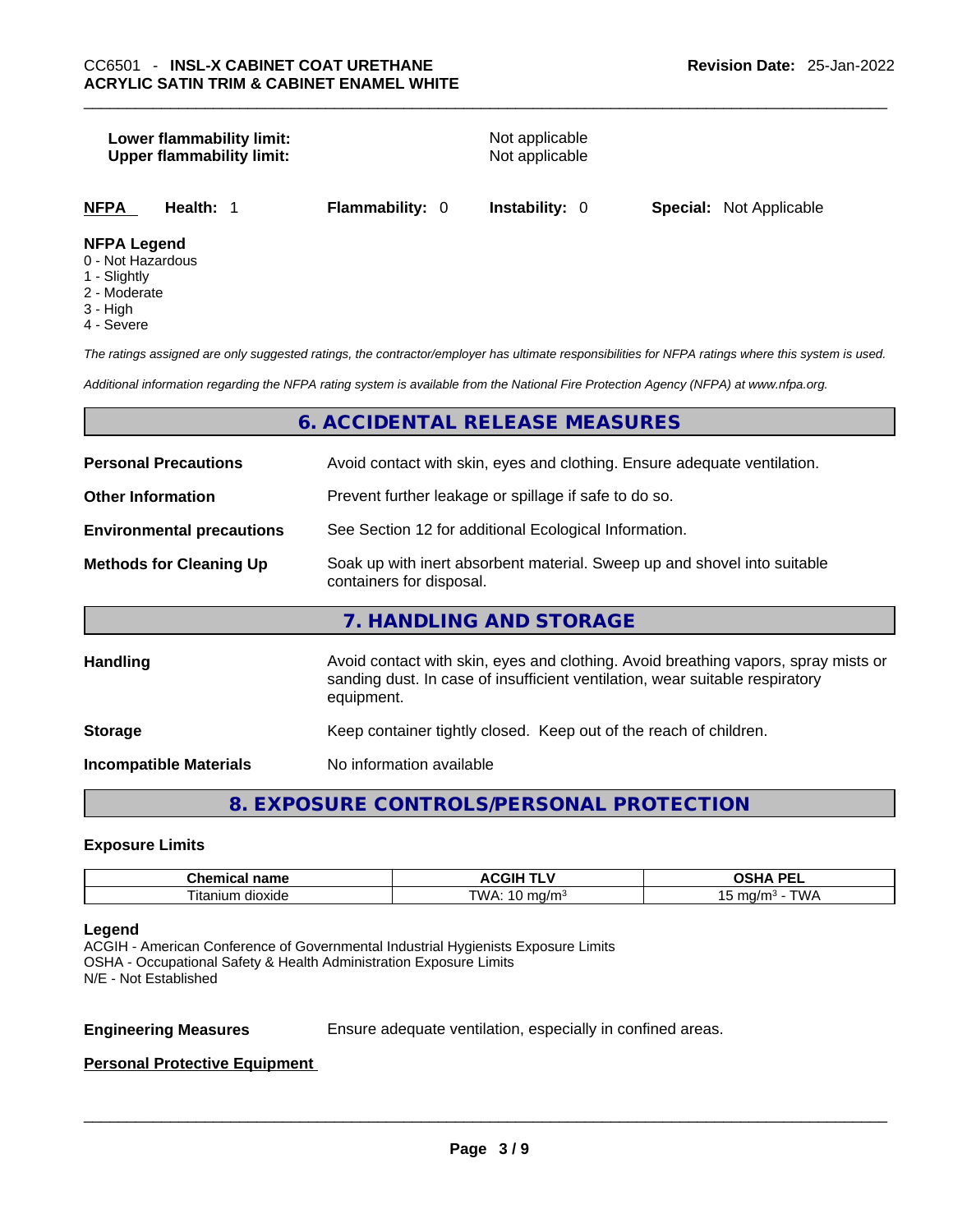| <b>Eye/Face Protection</b>    | Safety glasses with side-shields.                                        |
|-------------------------------|--------------------------------------------------------------------------|
| <b>Skin Protection</b>        | Protective gloves and impervious clothing.                               |
| <b>Respiratory Protection</b> | In case of insufficient ventilation wear suitable respiratory equipment. |
|                               |                                                                          |

**Hygiene Measures** Avoid contact with skin, eyes and clothing. Remove and wash contaminated clothing before re-use. Wash thoroughly after handling.

# **9. PHYSICAL AND CHEMICAL PROPERTIES**

Appearance liquid **Odor Odor Odor Odor Odor Odor** *little* **or no odor Odor Threshold** No information available **Density (Ibs/gal)** 10.2 - 10.6<br> **Specific Gravity** 1.22 - 1.27 **Specific Gravity pH pH** *No* information available **Viscosity (cps) Viscosity (cps) No information available Solubility(ies)** No information available **Water solubility No information available No information available Evaporation Rate Note 2008 No information available Note 2008 No information available Vapor pressure No information available No information available Vapor density No information available No information available Wt. % Solids** 40 - 50 **Vol. % Solids** 30 - 40 **Wt. % Volatiles** 50 - 60 **Vol. % Volatiles VOC Regulatory Limit (g/L)** < 50 **Boiling Point (°F)** 212 **Boiling Point (°C)** 100 **Freezing point (°F)** 32 **Freezing Point (°C)** 0 **Flash point (°F)** Not applicable **Flash Point (°C)** Not applicable **Method** Not applicable **Flammability (solid, gas)**<br> **Upper flammability limit:**<br>
Upper flammability limit:<br>  $\begin{array}{ccc}\n\bullet & \bullet & \bullet \\
\bullet & \bullet & \bullet\n\end{array}$  Not applicable **Upper flammability limit:**<br> **Lower flammability limit:** Not applicable Not applicable **Lower flammability limit: Autoignition Temperature (°F)** No information available **Autoignition Temperature (°C)** No information available **Decomposition Temperature (°F)** No information available **Decomposition Temperature (°C)** No information available **Partition coefficient** No information available

# **10. STABILITY AND REACTIVITY**

**Reactivity Not Applicable Not Applicable Chemical Stability Stable under normal conditions. Conditions to avoid Conditions to avoid Prevent from freezing. Incompatible Materials** No materials to be especially mentioned. \_\_\_\_\_\_\_\_\_\_\_\_\_\_\_\_\_\_\_\_\_\_\_\_\_\_\_\_\_\_\_\_\_\_\_\_\_\_\_\_\_\_\_\_\_\_\_\_\_\_\_\_\_\_\_\_\_\_\_\_\_\_\_\_\_\_\_\_\_\_\_\_\_\_\_\_\_\_\_\_\_\_\_\_\_\_\_\_\_\_\_\_\_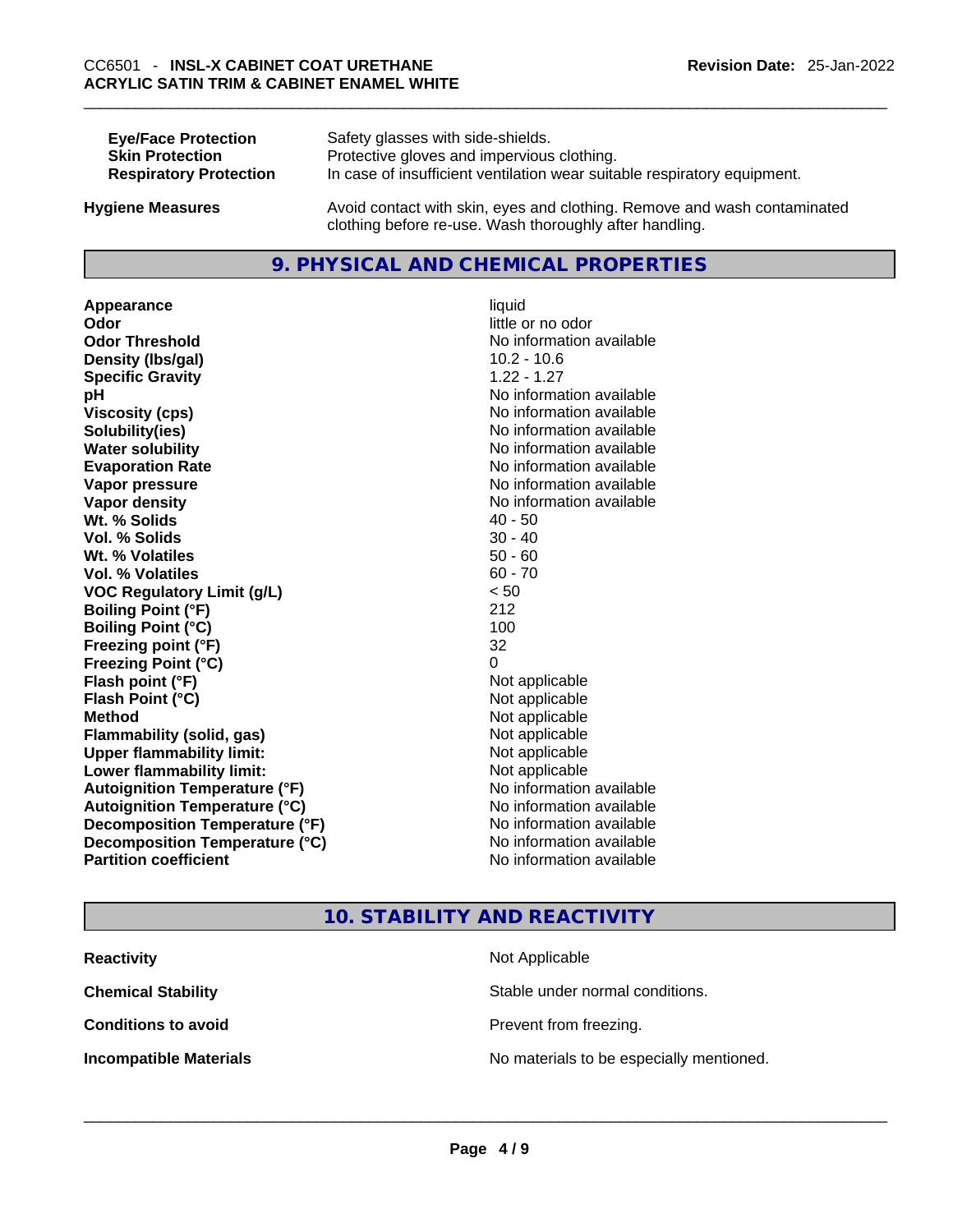| <b>Hazardous Decomposition Products</b>                                                                                                                                                                                                                                                                                                  | None under normal use.                                                                                                                                                                                                                                                                                                                                                                                                        |  |  |
|------------------------------------------------------------------------------------------------------------------------------------------------------------------------------------------------------------------------------------------------------------------------------------------------------------------------------------------|-------------------------------------------------------------------------------------------------------------------------------------------------------------------------------------------------------------------------------------------------------------------------------------------------------------------------------------------------------------------------------------------------------------------------------|--|--|
| <b>Possibility of hazardous reactions</b>                                                                                                                                                                                                                                                                                                | None under normal conditions of use.                                                                                                                                                                                                                                                                                                                                                                                          |  |  |
| 11. TOXICOLOGICAL INFORMATION                                                                                                                                                                                                                                                                                                            |                                                                                                                                                                                                                                                                                                                                                                                                                               |  |  |
| <b>Product Information</b>                                                                                                                                                                                                                                                                                                               |                                                                                                                                                                                                                                                                                                                                                                                                                               |  |  |
| Information on likely routes of exposure                                                                                                                                                                                                                                                                                                 |                                                                                                                                                                                                                                                                                                                                                                                                                               |  |  |
| <b>Principal Routes of Exposure</b>                                                                                                                                                                                                                                                                                                      | Eye contact, skin contact and inhalation.                                                                                                                                                                                                                                                                                                                                                                                     |  |  |
| <b>Acute Toxicity</b>                                                                                                                                                                                                                                                                                                                    |                                                                                                                                                                                                                                                                                                                                                                                                                               |  |  |
| <b>Product Information</b>                                                                                                                                                                                                                                                                                                               | No information available                                                                                                                                                                                                                                                                                                                                                                                                      |  |  |
|                                                                                                                                                                                                                                                                                                                                          | Symptoms related to the physical, chemical and toxicological characteristics                                                                                                                                                                                                                                                                                                                                                  |  |  |
| <b>Symptoms</b>                                                                                                                                                                                                                                                                                                                          | No information available                                                                                                                                                                                                                                                                                                                                                                                                      |  |  |
|                                                                                                                                                                                                                                                                                                                                          | Delayed and immediate effects as well as chronic effects from short and long-term exposure                                                                                                                                                                                                                                                                                                                                    |  |  |
| Eye contact<br><b>Skin contact</b>                                                                                                                                                                                                                                                                                                       | May cause slight irritation.<br>Substance may cause slight skin irritation. Prolonged or repeated contact may dry<br>skin and cause irritation.                                                                                                                                                                                                                                                                               |  |  |
| <b>Inhalation</b><br>Ingestion<br><b>Sensitization</b><br><b>Neurological Effects</b><br><b>Mutagenic Effects</b><br><b>Reproductive Effects</b><br><b>Developmental Effects</b><br><b>Target organ effects</b><br><b>STOT - single exposure</b><br><b>STOT - repeated exposure</b><br>Other adverse effects<br><b>Aspiration Hazard</b> | May cause irritation of respiratory tract.<br>Ingestion may cause gastrointestinal irritation, nausea, vomiting and diarrhea.<br>No information available<br>No information available.<br>No information available.<br>No information available.<br>No information available.<br>No information available.<br>No information available.<br>No information available.<br>No information available.<br>No information available |  |  |
| <b>Numerical measures of toxicity</b>                                                                                                                                                                                                                                                                                                    |                                                                                                                                                                                                                                                                                                                                                                                                                               |  |  |
|                                                                                                                                                                                                                                                                                                                                          | The following values are calculated based on chapter 3.1 of the GHS document                                                                                                                                                                                                                                                                                                                                                  |  |  |
| <b>ATEmix (oral)</b><br><b>ATEmix (inhalation-dust/mist)</b>                                                                                                                                                                                                                                                                             | 49722 mg/kg<br>342.6 mg/L                                                                                                                                                                                                                                                                                                                                                                                                     |  |  |

#### **Component Information**

| Chemical name    | Oral LD50            | Dermal LD50 | <b>Inhalation LC50</b> |
|------------------|----------------------|-------------|------------------------|
| Titanium dioxide | ′ Rat<br>10000 mg/kg |             |                        |
| 13463-67-7       |                      |             |                        |

# **Chronic Toxicity**

# **Carcinogenicity**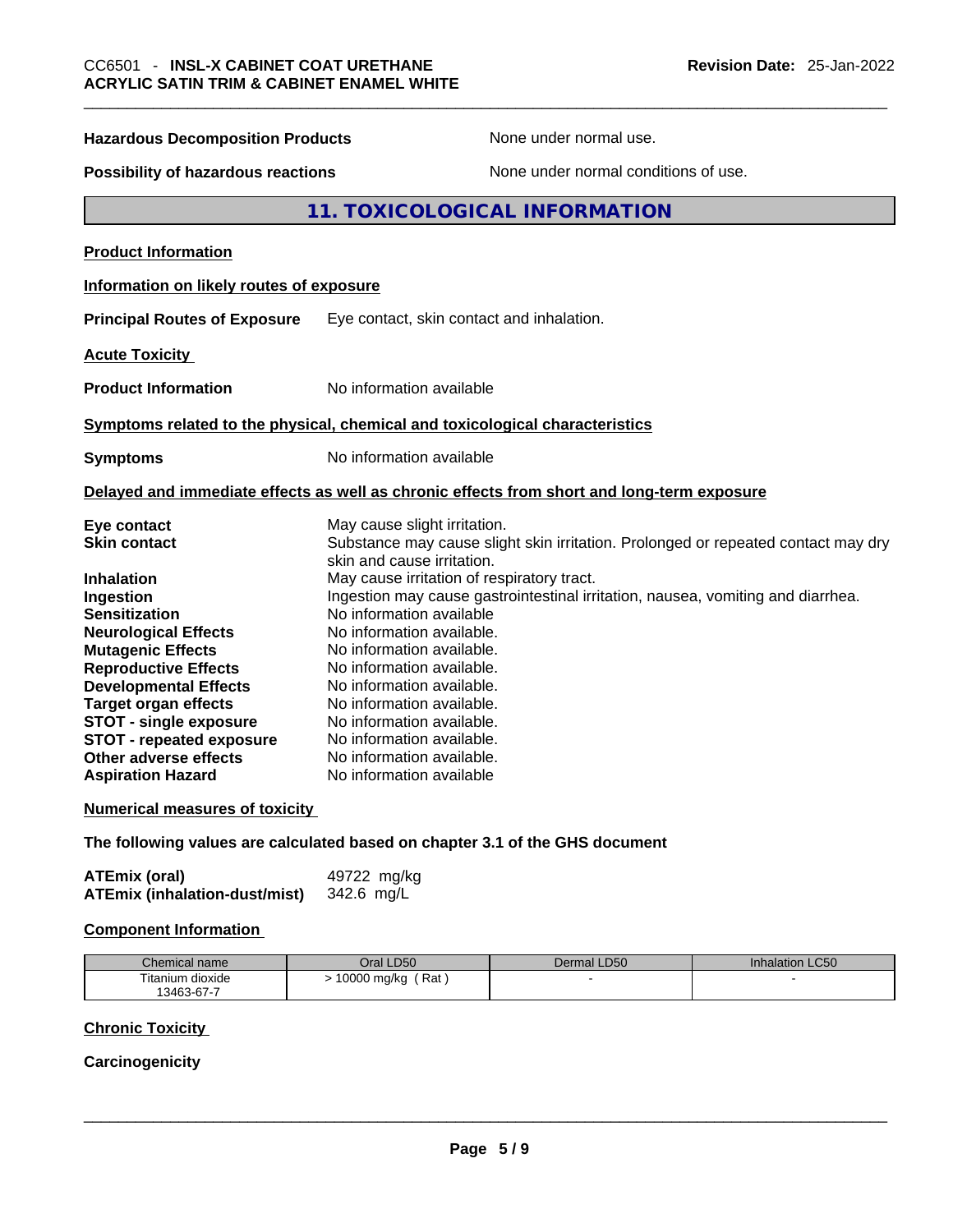*The information below indicates whether each agency has listed any ingredient as a carcinogen:.* 

| <b>Chemical name</b>  | IARC                 | <b>NTP</b> | OSHA   |
|-----------------------|----------------------|------------|--------|
|                       | 2B<br>Possible Human |            | Listed |
| Titanium 、<br>dioxide | Carcinoɑen           |            |        |

• Although IARC has classified titanium dioxide as possibly carcinogenic to humans (2B), their summary concludes: "No significant exposure to titanium dioxide is thought to occur during the use of products in which titanium dioxide is bound to other materials, such as paint."

#### **Legend**

IARC - International Agency for Research on Cancer NTP - National Toxicity Program OSHA - Occupational Safety & Health Administration

**12. ECOLOGICAL INFORMATION** 

# **Ecotoxicity Effects**

The environmental impact of this product has not been fully investigated.

#### **Product Information**

#### **Acute Toxicity to Fish**

No information available

#### **Acute Toxicity to Aquatic Invertebrates**

No information available

#### **Acute Toxicity to Aquatic Plants**

No information available

#### **Persistence / Degradability**

No information available.

#### **Bioaccumulation**

There is no data for this product.

#### **Mobility in Environmental Media**

No information available.

#### **Ozone**

No information available

#### **Component Information**

#### **Acute Toxicity to Fish**

Titanium dioxide  $LC50:$  > 1000 mg/L (Fathead Minnow - 96 hr.)

#### **Acute Toxicity to Aquatic Invertebrates**

No information available \_\_\_\_\_\_\_\_\_\_\_\_\_\_\_\_\_\_\_\_\_\_\_\_\_\_\_\_\_\_\_\_\_\_\_\_\_\_\_\_\_\_\_\_\_\_\_\_\_\_\_\_\_\_\_\_\_\_\_\_\_\_\_\_\_\_\_\_\_\_\_\_\_\_\_\_\_\_\_\_\_\_\_\_\_\_\_\_\_\_\_\_\_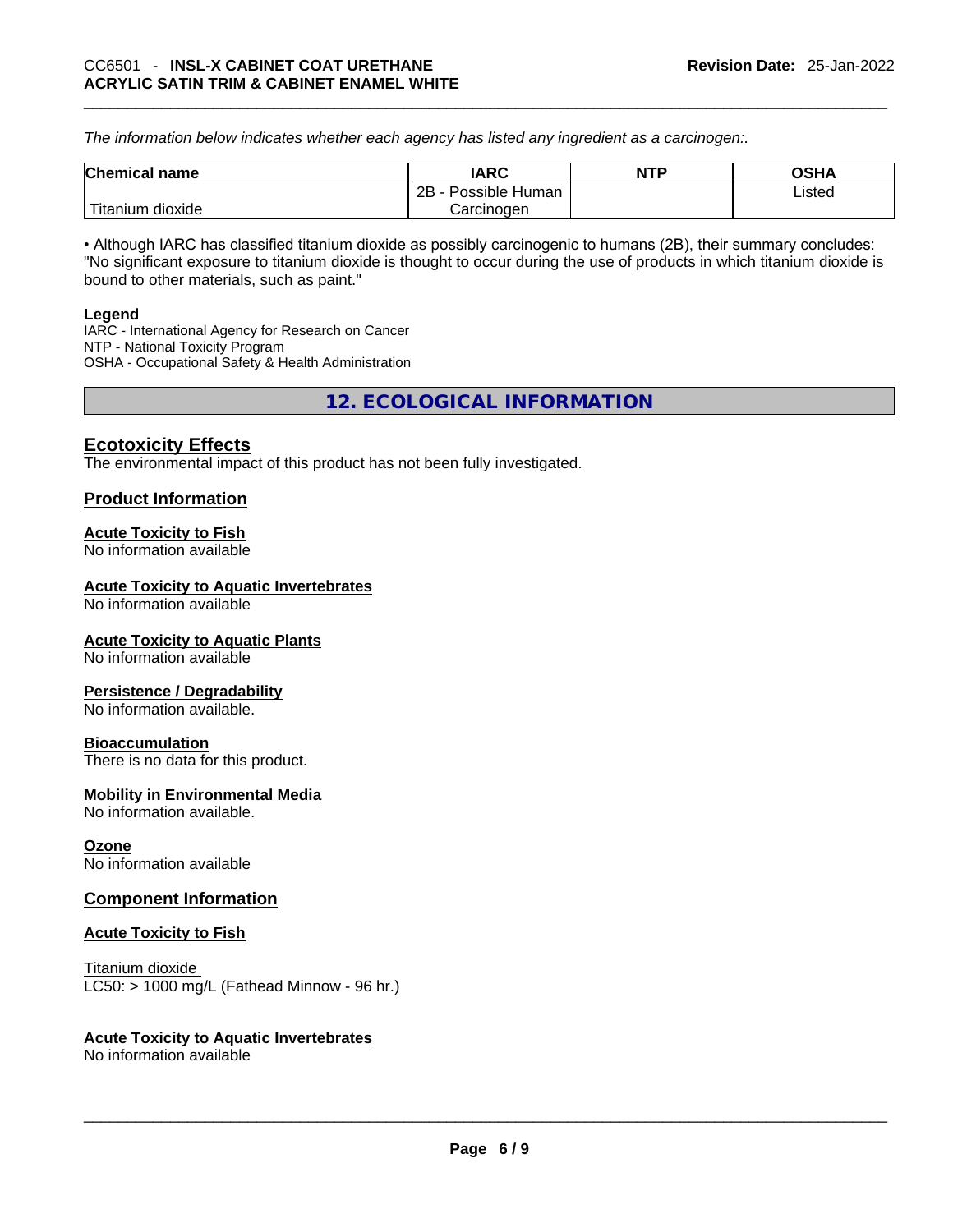#### **Acute Toxicity to Aquatic Plants**

No information available

|                              | 13. DISPOSAL CONSIDERATIONS                                                                                                                                                                                               |
|------------------------------|---------------------------------------------------------------------------------------------------------------------------------------------------------------------------------------------------------------------------|
| <b>Waste Disposal Method</b> | Dispose of in accordance with federal, state, and local regulations. Local<br>requirements may vary, consult your sanitation department or state-designated<br>environmental protection agency for more disposal options. |
|                              | 14. TRANSPORT INFORMATION                                                                                                                                                                                                 |
| <b>DOT</b>                   | Not regulated                                                                                                                                                                                                             |
| <b>ICAO/IATA</b>             | Not regulated                                                                                                                                                                                                             |
| <b>IMDG / IMO</b>            | Not regulated                                                                                                                                                                                                             |
|                              | <b>15. REGULATORY INFORMATION</b>                                                                                                                                                                                         |

# **International Inventories**

| <b>TSCA: United States</b> | Yes - All components are listed or exempt. |
|----------------------------|--------------------------------------------|
| <b>DSL: Canada</b>         | Yes - All components are listed or exempt. |

### **Federal Regulations**

| SARA 311/312 hazardous categorization |  |
|---------------------------------------|--|
|---------------------------------------|--|

| Acute health hazard               | Nο |
|-----------------------------------|----|
| Chronic Health Hazard             | Nο |
| Fire hazard                       | No |
| Sudden release of pressure hazard | No |
| <b>Reactive Hazard</b>            | N٥ |

#### **SARA 313**

Section 313 of Title III of the Superfund Amendments and Reauthorization Act of 1986 (SARA). This product contains a chemical or chemicals which are subject to the reporting requirements of the Act and Title 40 of the Code of Federal Regulations, Part 372:

*None*

**Clean Air Act,Section 112 Hazardous Air Pollutants (HAPs) (see 40 CFR 61)** This product contains the following HAPs:

*None*

# **US State Regulations**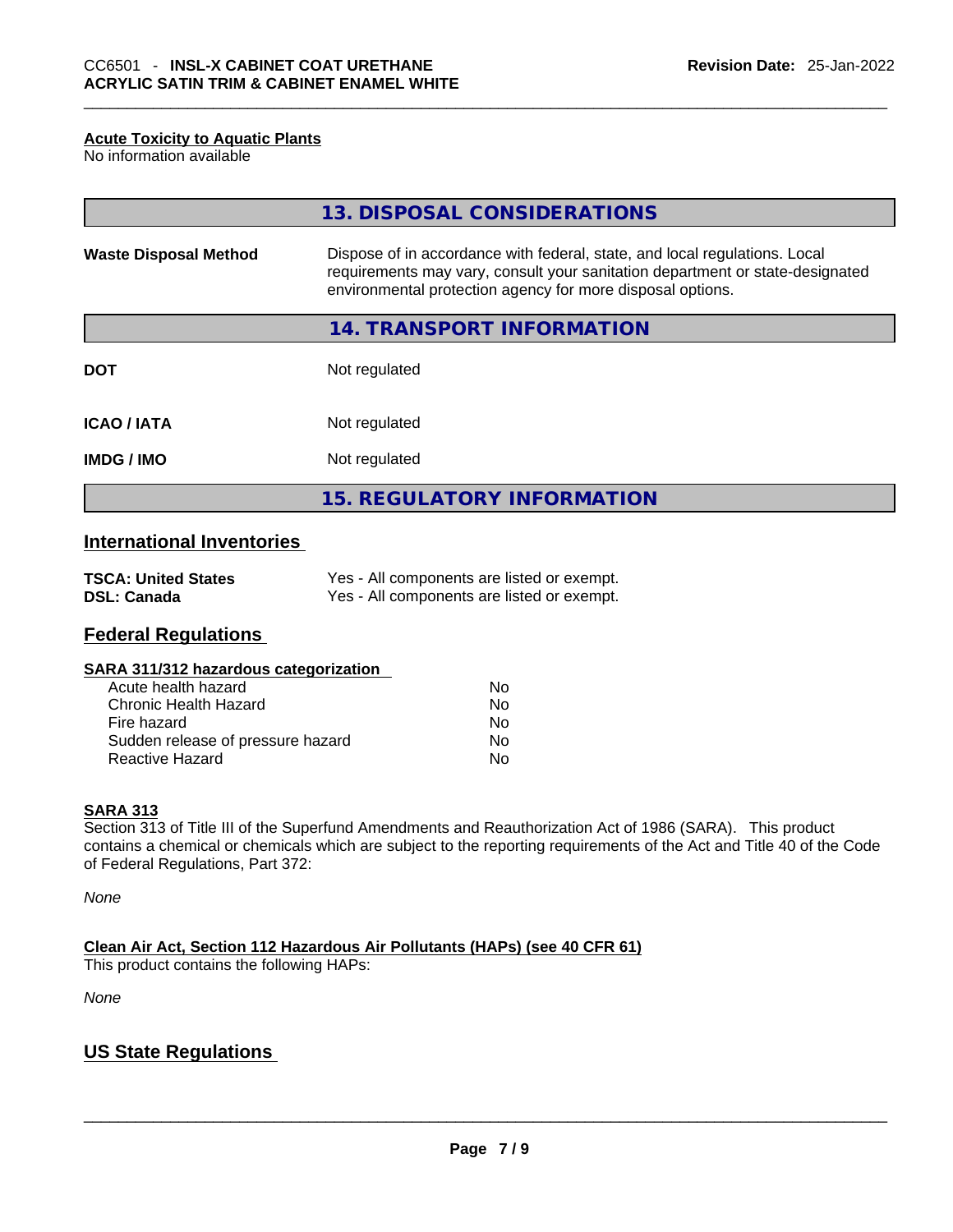### **California Proposition 65**

**WARNING:** This product can expose you to chemicals including Titanium dioxide, which are known to the State of California to cause cancer, and Ethylene glycol which are known to the State of California to cause birth defects or other reproductive harm. For more information go to www.P65Warnings.ca.gov

#### **State Right-to-Know**

| АL<br>$  -$<br>- -- -<br>…ne·<br>паше | Μa<br>. | . <i>.</i><br>нс |
|---------------------------------------|---------|------------------|
| --<br>dioxide<br>ıtanıum              |         |                  |

#### **Legend**

X - Listed

| <b>16. OTHER INFORMATION</b>                                                                                                                          |                                                    |                                                                            |                      |                                                                                                                                               |  |  |
|-------------------------------------------------------------------------------------------------------------------------------------------------------|----------------------------------------------------|----------------------------------------------------------------------------|----------------------|-----------------------------------------------------------------------------------------------------------------------------------------------|--|--|
| HMIS                                                                                                                                                  | Health: 1                                          | <b>Flammability: 0</b>                                                     | <b>Reactivity: 0</b> | $PPE: -$                                                                                                                                      |  |  |
| <b>HMIS Legend</b><br>0 - Minimal Hazard<br>1 - Slight Hazard<br>2 - Moderate Hazard<br>3 - Serious Hazard<br>4 - Severe Hazard<br>* - Chronic Hazard |                                                    |                                                                            |                      |                                                                                                                                               |  |  |
|                                                                                                                                                       | present under the actual normal conditions of use. | X - Consult your supervisor or S.O.P. for "Special" handling instructions. |                      | Note: The PPE rating has intentionally been left blank. Choose appropriate PPE that will protect employees from the hazards the material will |  |  |

*Caution: HMISÒ ratings are based on a 0-4 rating scale, with 0 representing minimal hazards or risks, and 4 representing significant hazards or risks. Although HMISÒ ratings are not required on MSDSs under 29 CFR 1910.1200, the preparer, has chosen to provide them. HMISÒ ratings are to be used only in conjunction with a fully implemented HMISÒ program by workers who have received appropriate HMISÒ training. HMISÒ is a registered trade and service mark of the NPCA. HMISÒ materials may be purchased exclusively from J. J. Keller (800) 327-6868.* 

 **WARNING!** If you scrape, sand, or remove old paint, you may release lead dust. LEAD IS TOXIC. EXPOSURE TO LEAD DUST CAN CAUSE SERIOUS ILLNESS, SUCH AS BRAIN DAMAGE, ESPECIALLY IN CHILDREN. PREGNANT WOMEN SHOULD ALSO AVOID EXPOSURE.Wear a NIOSH approved respirator to control lead exposure. Clean up carefully with a HEPA vacuum and a wet mop. Before you start, find out how to protect yourself and your family by contacting the National Lead Information Hotline at 1-800-424-LEAD or log on to www.epa.gov/lead.

| <b>Prepared By</b>      | <b>Product Stewardship Department</b><br>Benjamin Moore & Co.<br>101 Paragon Drive<br>Montvale, NJ 07645<br>800-225-5554 |
|-------------------------|--------------------------------------------------------------------------------------------------------------------------|
| <b>Revision Date:</b>   | 25-Jan-2022                                                                                                              |
| <b>Revision Summary</b> | Not available                                                                                                            |